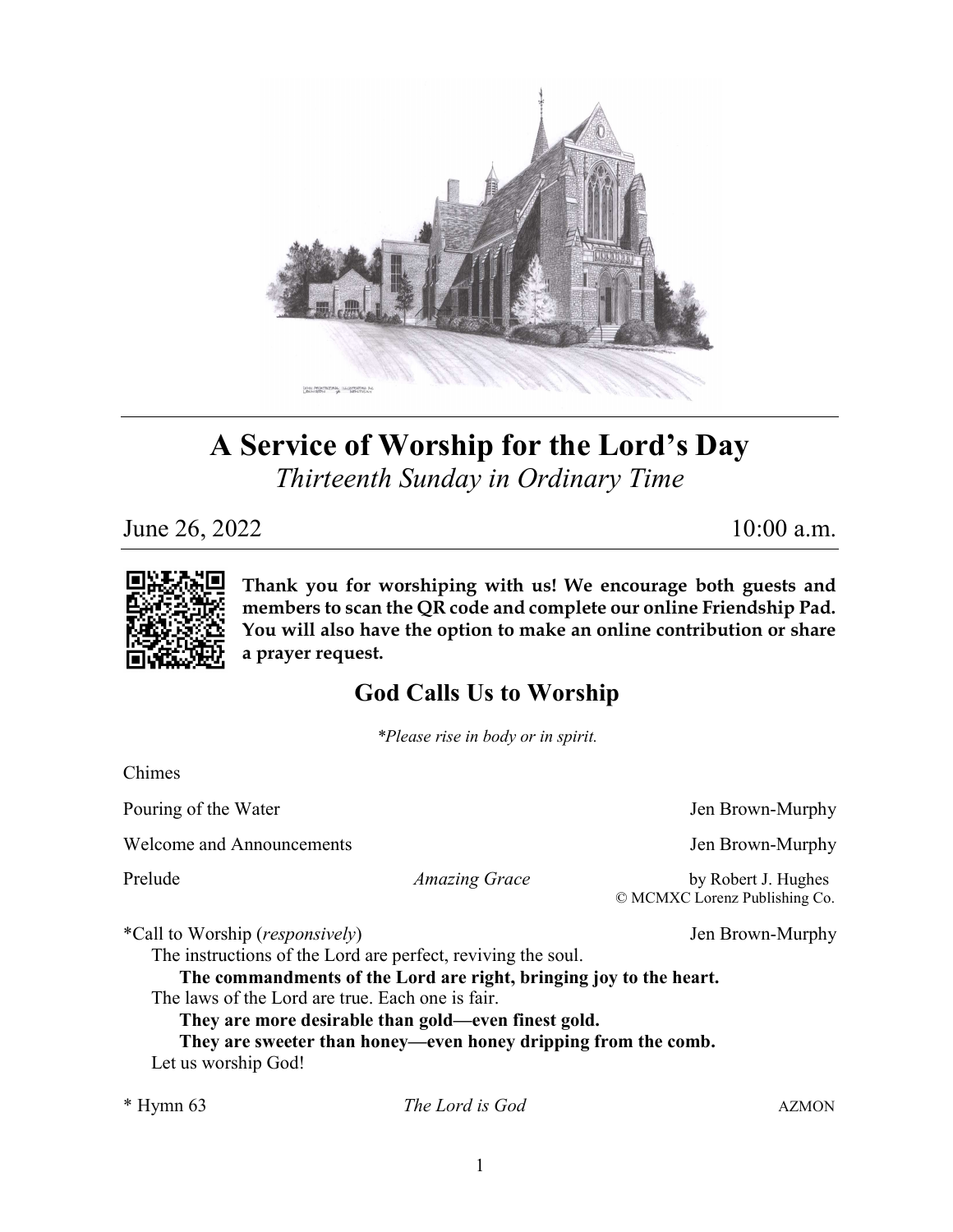(Children preschool through elementary school are invited to W.O.W. In-person children can be picked up on the 3rd floor Children's Sunday School wing outside Rooms 300 and 301. We will complete our worship by 11:00 a.m. Please wait in the hallway and we will dismiss children by family once we have completed our worship.) Call to Confession Jackie Graves Prayer of Confession (*unison*) Sackie Graves Holy and merciful God, in your presence we confess our failure to be what you created us to be. You alone know how often we have sinned in wandering from your ways, in wasting your gifts, in forgetting your love. By your loving mercy, help us to live in your light and abide in your ways, for the sake of Jesus Christ our Savior. Amen.

Children are Invited to W.O.W. (Worship Our Way) Jen Brown-Murphy

Promise of Forgiveness (*resonsively*) Jackie Graves The grace of God sets us free. No longer bound by the past, we can enter the future unafraid. Thanks be to God! Amen.

#### God Speaks to Us from the Word

Prayer for Illumination **Pastor David Holden** Pastor David Holden Scripture Reading Exodus 20:7 Sermon Sou're So Vain Pastor David Holden Sermon 3 from Words of Promise and Love \*Summary of the Law (unison) God spoke all these words, saying: I am the Lord your God. You shall have no other gods before me. You shall not make for yourself an idol whether in the form of anything that is in heaven above or that is on the earth beneath, or that is in the water under the earth. You shall not bow down to them or worship them. You shall not make wrongful use of the name of the Lord your God. Remember the sabbath day, and keep it holy. Honor your father and your mother. You shall not murder. You shall not commit adultery. You shall not steal. You shall not bear false witness against your neighbor.

You shall not covet your neighbor's home; you shall not covet your neighbor's spouse, or anything that belongs to your neighbor.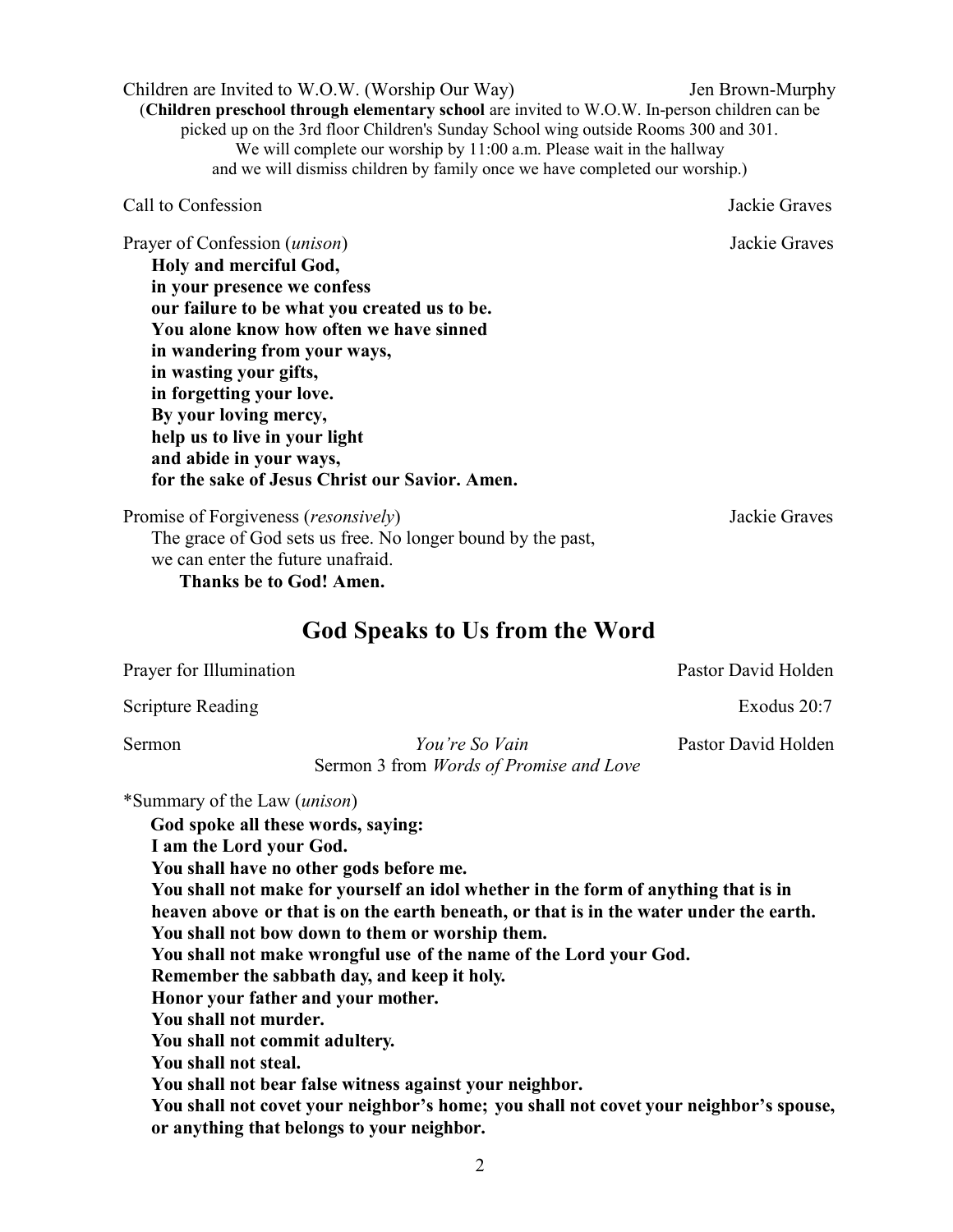### We Respond to God

| Solo                               | Come, Labor On<br>Brian Williams, tenor                                                                                                                                                                                                             | Thomas Tertius Noble                           |
|------------------------------------|-----------------------------------------------------------------------------------------------------------------------------------------------------------------------------------------------------------------------------------------------------|------------------------------------------------|
|                                    | Come, labor on. Who dares stand idle on the harvest plain,<br>while all around us waves the golden grain?<br>And to each servant does the Master say, "Go work today."                                                                              |                                                |
| Concerns and Celebrations          | Pastor John P. Leggett                                                                                                                                                                                                                              |                                                |
| Prayers of the People              | Pastor John P. Leggett                                                                                                                                                                                                                              |                                                |
| Invitation to the Offering         | Pastor John P. Leggett                                                                                                                                                                                                                              |                                                |
| Offertory Hymn 717                 | For the Life That You Have Given                                                                                                                                                                                                                    | PLEADING SAVIOR<br>Text © 1990 Hope Publishing |
| *Prayer of Thanksgiving            | Pastor David Holden                                                                                                                                                                                                                                 |                                                |
| *The Lord's Prayer <i>(unison)</i> | Our Father, who art in heaven, hallowed be thy name, thy kingdom come,<br>thy will be done, on earth as it is in heaven. Give us this day our daily bread;<br>and forgive us our debts, as we forgive our debtors; and lead us not into temptation, | Pastor Davod Holden                            |

but deliver us from evil. For thine is the kingdom, and the power, and the glory, forever. Amen.

\*Hymn 547 (vss 1,3) God, My Children, with My Blessing AR HYD Y NOS

#### God Send Us to the World

| *Charge and Blessing |                                     | Pastor David Holden                           |
|----------------------|-------------------------------------|-----------------------------------------------|
| *Postlude            | Gothic March (In an Old Cathedral)  | by Gaetano F. Foschini                        |
|                      | © MCMXVI by the John Church Company |                                               |
|                      |                                     | OneLicense $#A-70283$ and CCLI $#CSPL 061110$ |

Second Presbyterian Church 460 East Main Street Lexington, Kentucky 40507 (859) 254-7768 www.2preslex.org